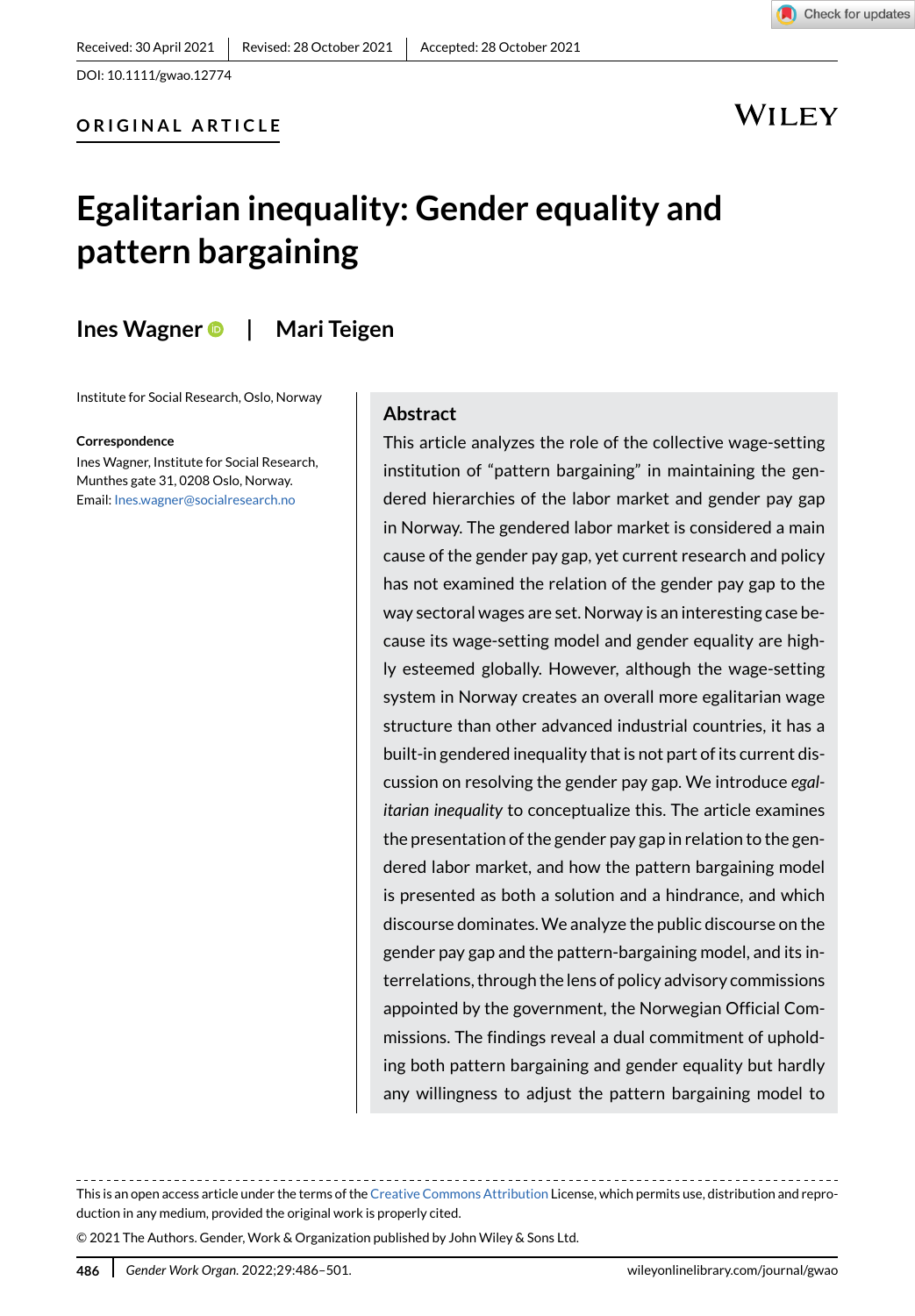combat the gender pay gap. A clear hierarchy is expressed in which gender equality is subordinate to pattern bargaining.

**KEYWORDS** collective bargaining, gender, pay gap, public commissions

### **1 | INTRODUCTION**

Few phenomena are more indicative of the current state of gender equality than the conditions and processes informing the gender pay gap. Certainly, even the most egalitarian countries struggle to put men and women on an even footing at work, partly because the gender pay gap increases upward in the wage dispersion (International Labour Organization, [2019;](#page-14-0) Organisation for Economic Co-operation and Development, [2017](#page-14-1)). Particularly pronounced in the Nordic countries – often considered exemplars of emancipation – are gender segregation in the labor market and economic inequality. Studies on how wages are set through institutional coordination have largely ignored the gendered nature of such institutions but have sought to better understand the circumstances and power relations that lead to more egalitarian wage-setting structures in Nordic countries more broadly (Ibsen, [2015](#page-14-2); Traxler et al., [2007](#page-14-3)). A more recent strand of literature focuses on the gendered impact of corporatist interest representation (Koskinen Sandberg & Saari, [2019;](#page-14-4) Saari et al., [2019](#page-14-5)), but has not yet examined the specific wage-setting institution of pattern bargaining, which is pivotal to corporatist market structures.

Previous research has shown that both gender-equality policy and pattern bargaining are fundamental ideals in corporatist labor markets such as Norway, Denmark, Sweden and Finland (Ibsen, [2019;](#page-14-6) Teigen & Skjeie, [2017](#page-14-7)). Whilst these countries share the corporatist aspect of how the economy is organized and how collective wages are formed, they are also characterized by a persistent gender pay gap between the sectors. Even though these insights have shown that pattern bargaining leads to an egalitarian wage-setting structure, there have been few discussions on how gendered valuations are embedded in the formal wage determination of pattern bargaining. To address this, we ask: How is the pattern-bargaining model problematized in relation to the persistent gender pay gap? In the discursive representations of these problems, does a friction or a hierarchy emerge? How are the two ideals of pattern bargaining and gender equality reconciled when push comes to shove? These are all parts of an overarching question: How is gendered wage inequality embedded in one of the most egalitarian wage-setting structures in advanced capitalist society? The overall aim of the article is to examine the persistence of the gender pay gap in countries with segregated labor markets in relation to coordinated wage bargaining that traditionally exists in corporatist countries like Norway, Sweden, Denmark, Finland and Germany.

In approaching the gendered nature of pattern bargaining, our theoretical aim is to introduce the concept of *egalitarian inequality*: although the wage-setting system in corporatist countries with a pattern bargaining model, leads to an overall more egalitarian wage structure than in disorganized systems, it has a built-in gendered inequality. In how far the gendered nature of the economy and the resulting loss of pay is upheld through the pattern bargaining system is missing from the current discussion on resolving the gender pay gap. We claim that the system of wage formation in corporatist systems, where collective wages are formed in accordance to the male dominated manufacturing sector, create more egalitarian wage structures that, however, inhibit an implicit bias towards sectors where male workers are concentrated. Even though female workers, in corporatist systems, are part of a more collective equal pay structure, the pattern bargaining model is practiced in a way that undermines the wage growth of female dominated sectors compared to male dominated sectors with comparable levels of education and thereby constructing a system of egalitarian inequality.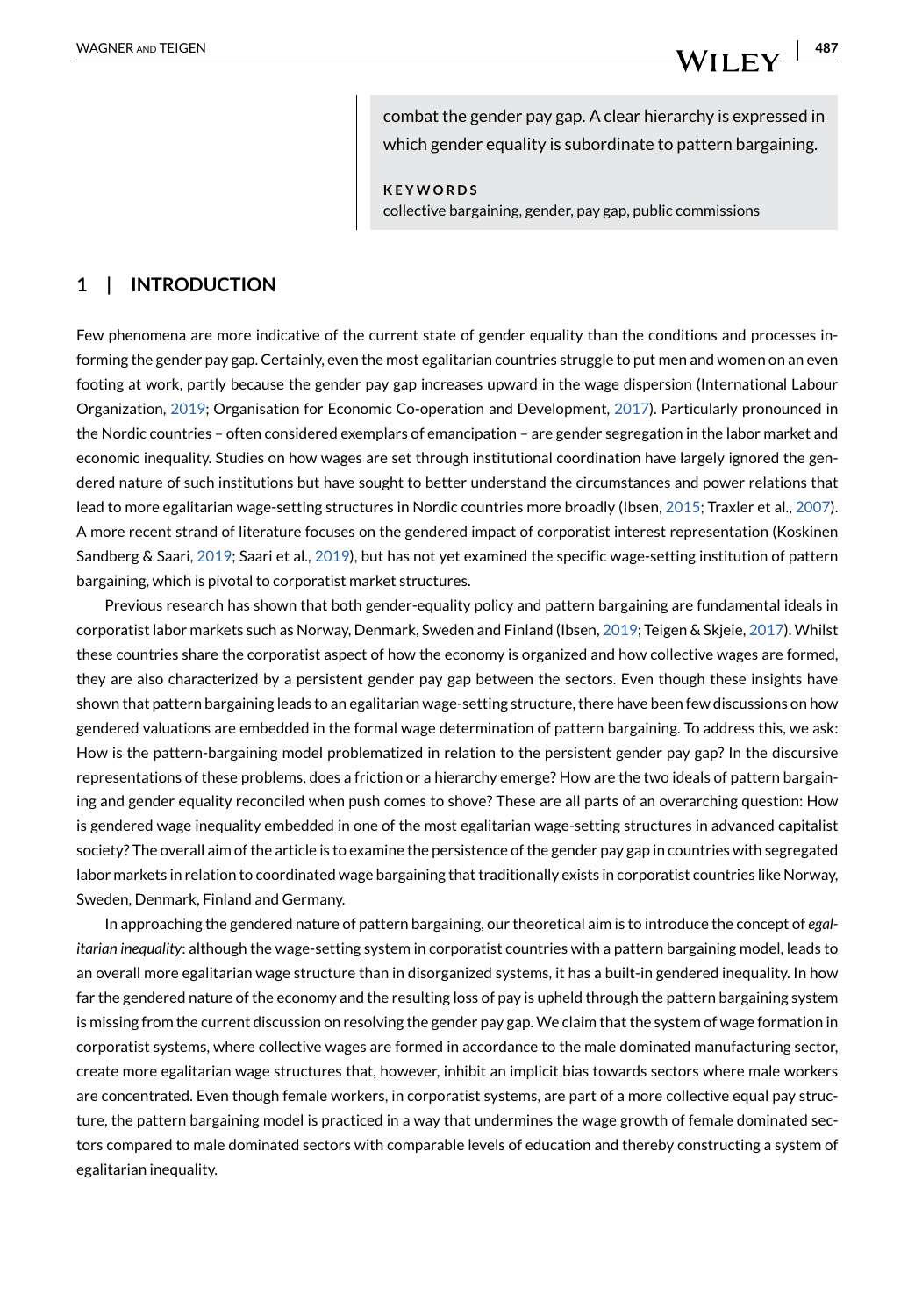This article offers novel insights into the relationship between gender pay equity and collective bargaining by analyzing the public discourse on the wage-setting structure through the lens of the Norwegian pattern-bargaining model. Norway is a particularly relevant case for several reasons. It is a world leader in gender equality, but the gross income of employed women is about two-thirds that of employed men, and women's hourly wages are on average 89% those of men (Center for Research on Gender Equality (CORE) Indikator, [2017](#page-13-0)). A main reason for this is the feminization of work with a resulting loss in pay in women-dominated sectors. Moreover, male- and female-dominated sectors are locked into different bargaining areas. In a corporatist system like Norway, wages are set through pattern bargaining. Central to this model is that during sectoral wage negotiations, the male-dominated manufacturing sector bargains first, and its wage outcome forms a norm for wage growth, which has a strong influence on wage-setting in the rest of the economy. Despite the central role of pattern bargaining for wage-setting, empirical research on the gendered nature of pattern bargaining is missing.

Our distinct contribution is that the Norwegian public discourse presents pattern bargaining as a sacred feature for the sustainability and egalitarian nature of the Norwegian economy. At the same time the discourse presents the Norwegian wage-setting system as maintaining and thereby contributing to the continuation of pre-existing gender pay differences across sectors. The public discourse is examined through so-called Norwegian official commissions (in Norwegian, *Norges offentlige utredninger* [NOUs]) that offer policy advice to the government. Corporatist regimes like Norway have a strong tradition of corporatist interest representation and technocratic policy-making (Heclo, [1974\)](#page-14-8) through ad hoc advisory commissions such as the Norwegian NOUs (Arter, [2008](#page-13-1)). Based on a document analysis mainly of two pivotal official commission reports (NOUs) that have contributed vitally to how the discourse on the wage-setting model and on gender equality in the labor market is understood in Norway, our analysis focuses on problem representations (Bacchi, [1999](#page-13-2)) of unequal pay in relation to the pattern-bargaining model. Taking our cue from Danieli [\(2006\)](#page-14-9), we show a simultaneous discourse of acknowledgment and abdication. Findings show that the NOUs acknowledge a relationship between the Norwegian wage formation system (one that keeps the gender pay gap constant) but abdicate acting on it by way of, for example, introducing changes to the process of centralized wage bargaining. A hierarchy of norms exists that subordinates gender equality to pattern bargaining, captured by the concept of egalitarian inequality.

The paper proceeds as follows. We start by presenting the Norwegian context in relation to gender equality and the labor market. In the section thereafter we discuss the concept of egalitarian inequality in connection to earlier scholarship on comparable worth and collective bargaining in light of its gendered dimensions. Then, we present our method followed by our analysis of the official commission reports. Finally, in the discussion of our findings we emphasize how this analysis contributes to understanding processes of egalitarian inequality in a country widely praised for its gender-equality advancements.

## **2 | EMPLOYMENT, GENDER-SEGREGATED LABOR MARKET AND THE GENDER PAY GAP**

The employment rate in Norway is high relative to the European average, due in particular to high participation in the labor market among women and older workers. Women's labor-market participation increased sharply in the 1970s and 1980s, and then the gendered employment gap narrowed smoothly throughout the 1990s and 2000s (Reisel, [2014](#page-14-10)). In parallel with women's increased labor-market participation, the pay gap between men and women (measured as the difference in hourly wages) significantly declined in the 1970s and 1980s (Barth, Bryson, et al., [2014](#page-13-3)). Since the 1990s, however, the differences between men's and women's average hourly wages have only modestly approached each other (NOU, [2008\)](#page-14-11). A main cause of this stagnation in the pay gap is due to the gender-segregated labor market and the differences in wage levels that follow. This is linked to a wage-formation system based on the principle of a male-dominated competitive industry as the wage leader: the pattern-bargaining model.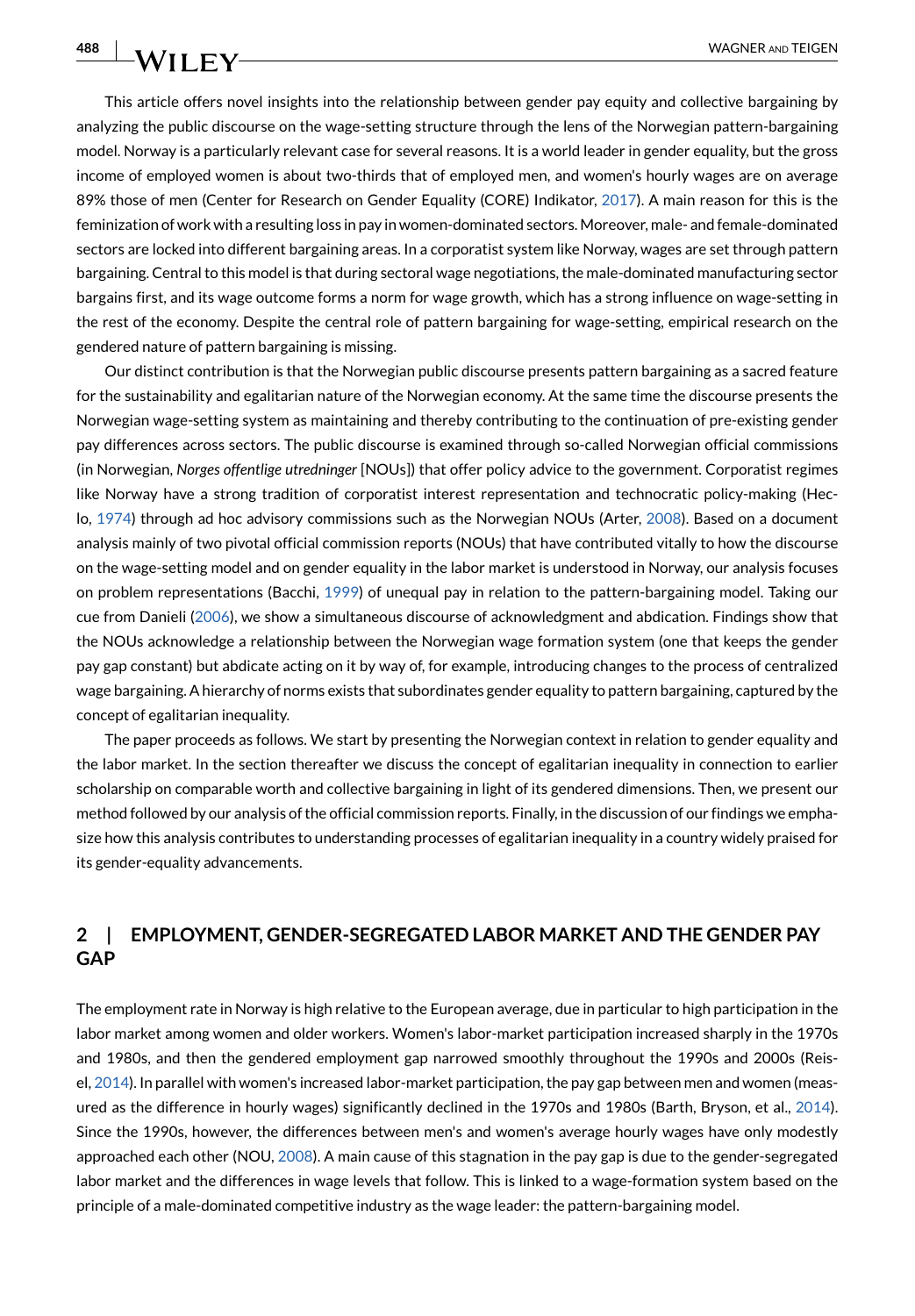Apart from the principle of equal pay in the Gender Equality Act, there is no legislation on wage determination. Collective agreements are the principal sources of wage determination. Central to the Norwegian pattern-bargaining model, also called the Aukrust model (1977) or the wage-leadership model, is the distinction between tradable and non-tradable sectors. Tradable sectors, such as manufacturing and finance, sell most of their products on the world market and encounter foreign competition. Non-tradable sectors, such as health and education, which is equivalent to the public sector in Norway, consist of locally rendered services. During sectoral wage negotiations, a tradable sector or the male-dominated manufacturing sector bargains first. The wage outcome in this sector forms a norm for wage growth, which has a strong influence on wage-setting in the rest of the economy. In fact, wage growth cannot exceed what the tradable sector can handle, thus sustaining a sufficiently large, internationally competitive sector. This coordinated wage mitigates wage differentials between workers across firms and industries, establishing an egalitarian wage structure (Barth, Moene, & Willumsen, [2014](#page-13-4)). However, this Norwegian wage regime was developed under the male-breadwinner model and when it comes to wage formation, pattern bargaining implicitly values male-dominated sectors more highly in terms of value creation (Skjeie & Teigen, [2003\)](#page-14-12).

## **3 | EGALITARIAN INEQUALITY: INSTITUTIONAL WAGE-SETTING AND THE GENDER PAY GAP**

Building on earlier scholarship (Skjeie et al., [2019;](#page-14-13) Skjeie & Teigen, [2003;](#page-14-12) Teigen & Skjeie, [2017\)](#page-14-7), this article introduces the concept of *egalitarian inequality*. The concept refers to how feminized work receives less pay than work in male-dominated sectors with comparable levels of qualifications. Here, we look at how this inequity is embedded in the formal Norwegian wage-setting institution of collective bargaining called the pattern-bargaining model. Institutionalist research shows that labor markets without both legal and collective wage regulation, such as Anglo-Saxon countries (the USA or the UK), are far from egalitarian (Hayter & Weinberg, [2011\)](#page-14-14). In Nordic countries, by contrast, the main purposes of institutions that influence wage-setting, such as pattern bargaining, are to increase fairness and reduce potential inequality. Collective bargaining is necessary to promote fair, transparent systems of pay determination by establishing "going rates" for categories of labor, the common rule proposed by Webb and Webb [\(1987\)](#page-14-15), rather than leaving pay decisions to managerial discretion under the guise of the market, which is common in Anglo-Saxon countries. According to Webb and Webb [\(1987\)](#page-14-15), collective bargaining promotes fair-wage systems because it raises the wage floor, reducing inequalities within sectors. Empirical studies have suggested that coordinated bargaining, like the Norwegian pattern-bargaining model, is conducive to wage moderation and thus reduces inflation while avoiding inequality (Traxler & Brandl, [2012\)](#page-14-16). More recently, scholars have questioned whether this ideal model of wage formation actually benefits all workers, mainly looking at class relations (Ibsen, [2015](#page-14-2)), but not at gender implications.

The balance of scholarly evidence thus suggests that collective bargaining indeed reduces intra-sectoral wage inequality (Hayter & Weinberg, [2011](#page-14-14); Rubery & Johnson, [2019](#page-14-17)) but not necessarily gender pay inequality between sectors. The main argument is not that wage-setting via collective-bargaining channels is unfair as such. Rather, despite collective-bargaining wage-setting supporting an egalitarian wage structure, it likely entails gendered cultural valuations, which have become part of the formal structure. This is what we conceptualize as egalitarian inequality. In contrast to market-determined wages, scholars point out that women may suffer more than men under conditions of full deregulation and market or managerially determined wage-setting (Rubery & Johnson, [2019](#page-14-17)). Nevertheless, it is important to study different wage-formation systems and their eroding influence on wage gaps between female- and male-dominated jobs. For one, feminist scholarship suggests that men more than women benefit from collectively negotiated wages (Hayter & Weinberg, [2011](#page-14-14)). In Norway, too, in the context of equal-pay discussions in the 1960s in Norway, the trade union umbrella organization *Landsorganisasjonen* (LO) first and foremost represented the interests of male industrial workers. The trade union fought for white male workers' rights using a collective bargaining model made for them (Skjeie & Teigen, [2003\)](#page-14-12).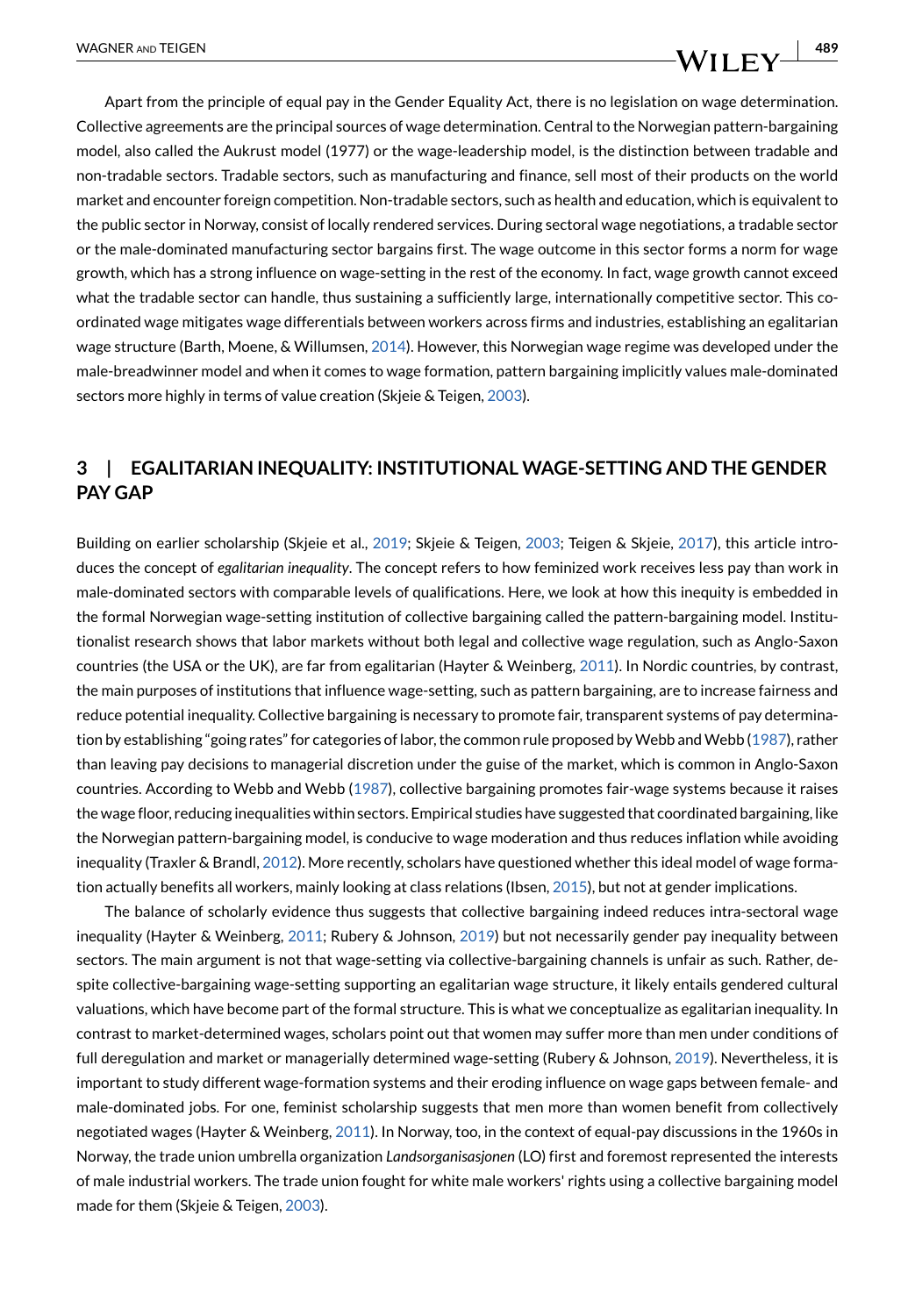While the gendered nature of the pattern-bargaining model is little-studied, it thematically fits into feminist scholarship on comparable worth (England, [1992](#page-14-18)): the tendency to pay female-dominated jobs less than male-dominated jobs, even when their competence requirements are quite similar, such as education level. Comparable worth raises an issue akin to equal pay for work of equal value, but it emphasizes structural features that transcend individual discrimination. Comparable worth concerns pay differences appearing to result from gender bias rather than other job characteristics (England, [1992\)](#page-14-18). The central proposition is that "cultural processes of valuation are gendered; because women are devalued, social roles (including occupations) and skills that are associated with women are cultur-ally devalued relative to those associated with men" (Kilbourne et al., [1994,](#page-14-19) p. 694). The argument here is that past and present discrimination "by employers and male-dominated trade unions resulted in sex-segregated jobs and wage rates for female-dominated jobs that are systematically lower than wage rates for jobs of similar complexity usually held by men" (Acker, [1989](#page-13-5), p. 6). With this comparable-worth perspective, the role of how jobs are evaluated and wages are set comes into focus. However, so far, we have little insight into how the particular institutional mechanisms of pattern bargaining contribute to the gender pay gap in feminized areas of work. This is important because scholarship in industrial relations has established that the pattern-bargaining model as such as the most effective system in establishing an equal wage structure.

While there is recognition that collective bargaining has been oriented around a white, full-time male workforce, there is less awareness of the possible conflicts between the interests of women and "mainstream" union activities, that is, the pay decisions and habits of organizing the labor market (Wajcman, [2000](#page-14-20)). To a certain extent, this has been discussed under the term and practice of "equality bargaining": the practice of advancing workplace gender equality through collective negotiation (Heery, [2006](#page-14-21); Williamson & Baird, [2014\)](#page-14-22). For example, in Sweden, a special fund termed the Gender Equality Pot was introduced into collective bargaining in the blue-collar sector in 2007, explicitly targeting women with low salaries. It was a unique construction aimed at equalizing the gender pay gap between sectors (Erikson, [2021](#page-14-23)). However, even though a temporary increase was possible, this special fund was discontinued only after a year due to resistance by the male-dominated metal union (ibid.). The focus on negotiating special measures to benefit female employees, who are seen to have needs that are different from those of men, can lead to women's issues being compartmentalized in negotiation, effectively blinding the collective-bargaining process itself to gender (Dickens, [2000](#page-14-24)). This shows that "wage setting is always inherently political and never a technical matter" (Rubery & Johnson, [2019\)](#page-14-17). It is thus important to develop comprehensive approaches to address the gender pay gap within wage-setting structures.

## **4 | METHODS**

**490**

**WILEY** 

For the document analysis, we were inspired by Bacchi's ([1999](#page-13-2)) policy-constructivist approach for studying policy responses: "What is the problem represented to be?" Bacchi claimed that how a social problem is defined largely determines the relevant policy response. In other words, every policy proposal contains an explicit or implicit diagnosis of the problem. Here, we employ a content analysis to determine how the gender pay gap in relation to the gendered labor market is presented, how the pattern-bargaining model is presented as a solution or a hindrance, and which discourse dominates the other. How the problem is defined determines its solutions (Bacchi, [1999](#page-13-2)). We utilized the analytical questions developed by Bacchi ([1999](#page-13-2)) for the data: What is the problem represented to be? What is the underpinned assumption of this representation? What is left unproblematic or silenced and if can it be thought of differently? Consideration of this perspective meant we were attentive to whether gender was present in the rhetoric on collective wage bargaining and how the reports represented themes such as "the underlying reasons for the gender pay gap," "the underlying reasons for the gendered labor market," the relationship between the pattern-bargaining model and the gendered labor market or the gender pay gap. We used the qualitative data analysis computer software Nvivo to code the text according to these themes. During the data analysis process, the data, codes, and themes were discussed among the authors to consolidate ideas and analysis. We thus looked for arguments in relation to collective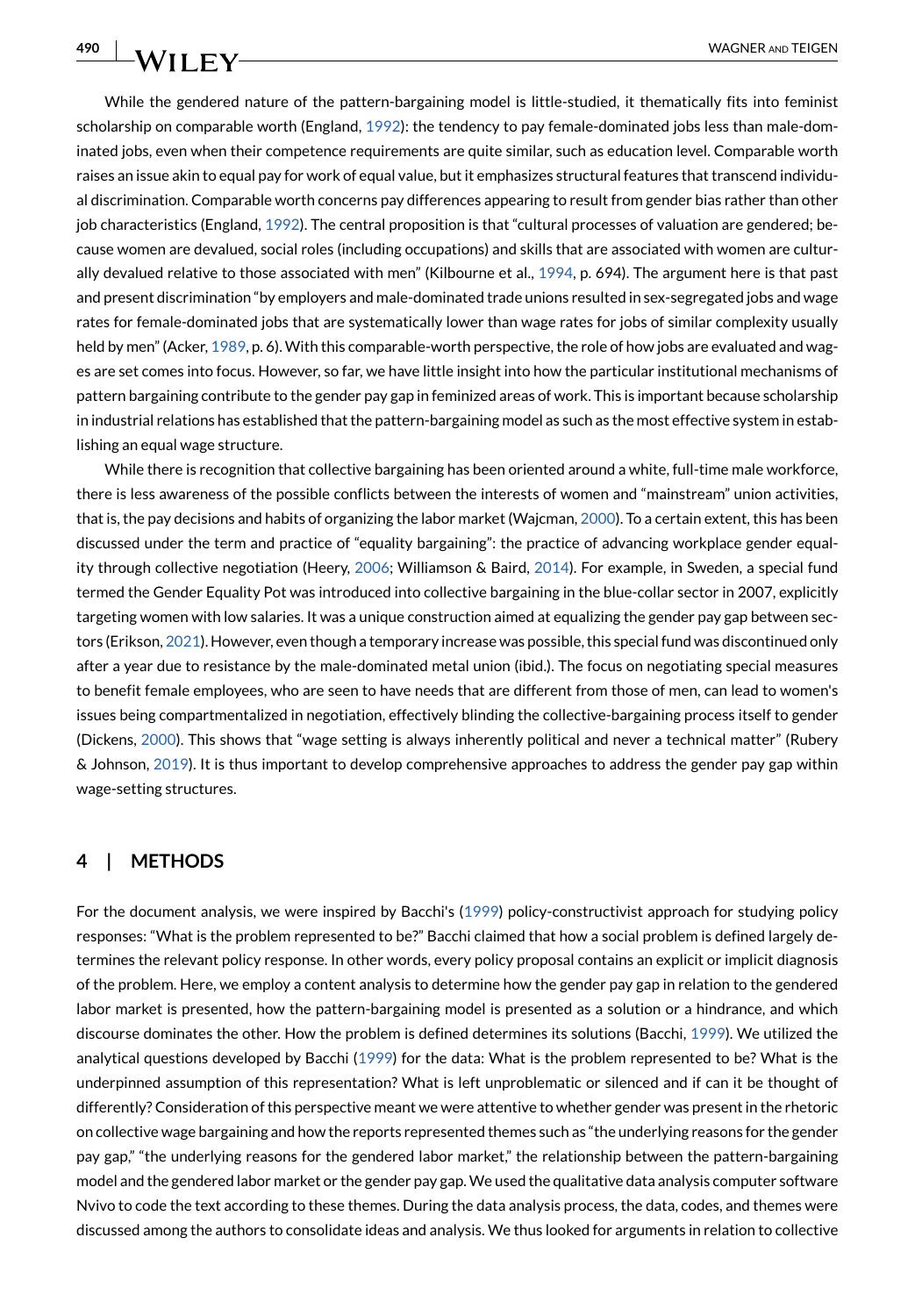wage increases and the gender-segregated labor market and how this relationship was constructed in the documents. In addition, we examined how the topic of value was presented in relation to the gender pay gap and the collective wage formation model and also assessed how the pattern-bargaining model is seen in relation to correcting the wages of feminized sectors. By reading both reports and carving out these connections we carefully focused on how the gendered nature of collective wage formation entered the discussion and focused on sections when relevant connections between the gender pay gap and the pattern bargaining model were made, when no connections occurred and when possible connections were ignored.

The main policy documents analyzed for the purpose of this paper are the Equal Pay Commission (NOU, [2008\)](#page-14-11) and the Wage Formation Commission (NOU, [2013\)](#page-14-25). The analysis is based on portable document format versions of the NOU reports collected from the Norwegian government website ([www.regjeringen.no](http://www.regjeringen.no)). Additional documents analyzed for contextual purposes were The Job Evaluation Commission (NOU, [1997](#page-14-26), p. 10) and the government report to parliament based on The Equal Pay Commission, Gender Equality for Equal Pay (Meld. St. 6, 2010–2011). Another relevant document is the commission mandated in 2016 to follow up on the Wage Formation Commission of 2013. The authors translated the quoted texts from Norwegian to English.

The NOUs have a policy-preparing function, which means that the government appoints the commissions aimed to examine policy questions and to contribute policy advice as a key element of the Nordic model of government (Arter, [2008](#page-13-1)). Commissions usually work for a year or longer, synthesizing existing knowledge and sometimes also commissioning or conducting new research. Their advice mainly feeds the policy-formulation stage of the decision-making process, that is, before the government proposes concrete policies (Christensen & Holst, [2017](#page-13-6)). NOU reports are official documents recognized as legal sources in Norwegian jurisprudence, normally including information on the composition and work of the commission, its considerations and proposals, and references to relevant documents and literature. Commission members come from the civil service, political parties, interest groups, academia or the private sector and are led by a chair and supported by a secretariat.

The two most important official commission reports discussing the gendered labor market and the Norwegian model of wage formation are the Equal Pay Commission (NOU, [2008\)](#page-14-11) and the Wage Formation Commission (NOU, [2013\)](#page-14-25). The Equal Pay Commission is the main government effort to collect research-based knowledge and assessment of equal-pay issues, while the Wage Formation Commission is the key reference point for all key actors in the labor market in relation to wage bargaining. It is, for example, consistently mentioned in the yearly policy statements of the LO. While the Equal Pay Commission was appointed to provide an overview of the differences between women's and men's pay and consider measures to reduce pay differences, the Wage Formation Commission was tasked with examining the system of wage formation and challenges in the Norwegian economy. The sitting government at the time, led by Prime Minister Jens Stoltenberg, commissioned both public inquiries.

The Equal Pay Commission consisted of seven academics. The leader of the committee was a county governor who was an educated nurse, former cabinet minister, constituted prime minister, and leader of the Centre Party. The committee represented a diverse mix of social science disciplines ranging from three economists, two sociologists, one political scientist, and one lawyer. The commission produced a report that was 310 pages long. By contrast, the Wage Formation Commission convened under the leadership of an economist and consisted of representatives from the trade unions, employers and government. Among those 10 members were representatives of trade unions, trade union umbrella organizations, employer associations, and representatives of government departments. At least half of the members were economists. The report they produced consisted of 176 pages. The Equal Pay Commission consisted mostly of academics from different social science disciplines, while the Wage Formation Commission was mainly represented by economists and actors from the trade unions, employers and government. The inclusion of trade union and employer representatives in the Wage Formation Commission signals the stronger impact of this commission, as its recommendations are already anchored among the trade union and employer association representatives before delivered the government. This is different from having academics draw recommendations, which still have to be discussed among the key actors in the labor market.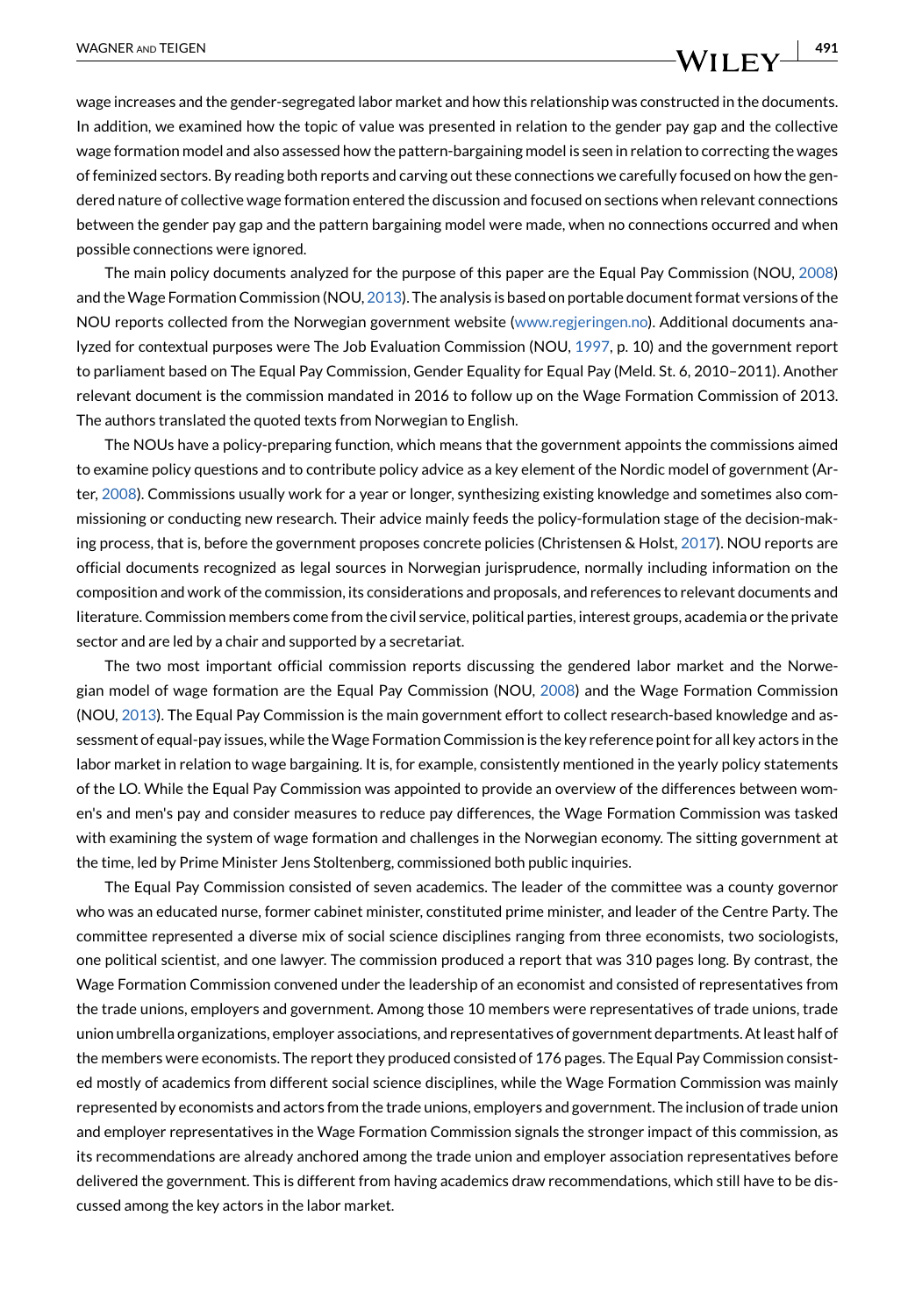Since the institutional system of wage formation is vital to how the gender pay gap has developed, we interrogate both how commission reports present the problem and the relationship between the gender pay gap and the wage-formation system.

## **5 | THE GENDER PAY GAP AND PATTERN BARGAINING: IS ONE MORE EQUAL THAN THE OTHER?**

In this section, we examine how the Equal Pay Commission report and the Wage Formation Commission report discuss the gender pay gap, particularly the problems they identify as its causes and their understanding of proposed solutions to reduce it.

## **5.1 | The Equal Pay Commission**

The Equal Pay Commission, appointed by the Norwegian cabinet in 2006, published a comprehensive study on the equal-pay problem in Norway in 2008 with the title "Gender and Pay: Facts, Analyses and Measures to Promote Equal Pay." It provided a holistic overview of the equal-pay problem in Norway and recommended measures to reduce pay differences. The commission submitted its report to the Ministry of Children and Family (*Barne-og familiedepartementet*). The committee's mandate was to assess and analyze various causes of pay differences between women and men. The committee assumed that "there has been no systematic reduction in hourly rates between women and men since 1985," although women have had increased employment and have as much education as men (NOU, [2008](#page-14-11), p. 15).

In its report, the Equal Pay Commission summarized its knowledge of the causes of the gender pay gap. For the purposes of this paper, we focus on how it discussed the relationship between gender-segregated labor (and the resulting wage gap) and relate this to the pattern-bargaining model.

## **5.2 | The wage gap follows the gender-segregated labor market**

According to the Equal Pay Commission, a main reason for the gender pay gap is the feminization of certain occupations. While women are dominant in the public sector, especially in the education and health sectors, men work largely in the private sector and in technical occupations (NOU, [2008,](#page-14-11) p. 184). The gender differences entail a variation in pay and status. In the report, the Equal Pay Commission emphasized that one cause of the feminization of work was gender-traditional educational and vocational choices:

The fact that the labor market is gender-segregated must not be understood as meaning that women and men are automatically locked into women and men's occupations without thought for their own interests or preferences. On the contrary, Norwegian youth today are basically able to choose their own career path. At the same time, most choose traditional gender roles. (NOU, [2008,](#page-14-11) p. 184)

Here, the Equal Pay Commission report represented the feminization of work, on the one hand, as individual choices based on preferences but, on the other hand, also marked by gender-role socialization. The feminization of work means a loss in pay, not only historically, but actually and persistently.

A question the Equal Pay Commission set out to answer was why the lower remuneration of feminized jobs persists despite comparable levels of education. The report found that women with higher levels of education in the public sector (meaning at least a three-year Bachelor's degree or higher) had lower pay levels than groups with comparable levels of education in the private sector (NOU, [2008](#page-14-11), p. 138). The Equal Pay Commission thus established that the fem-

492 | WILEY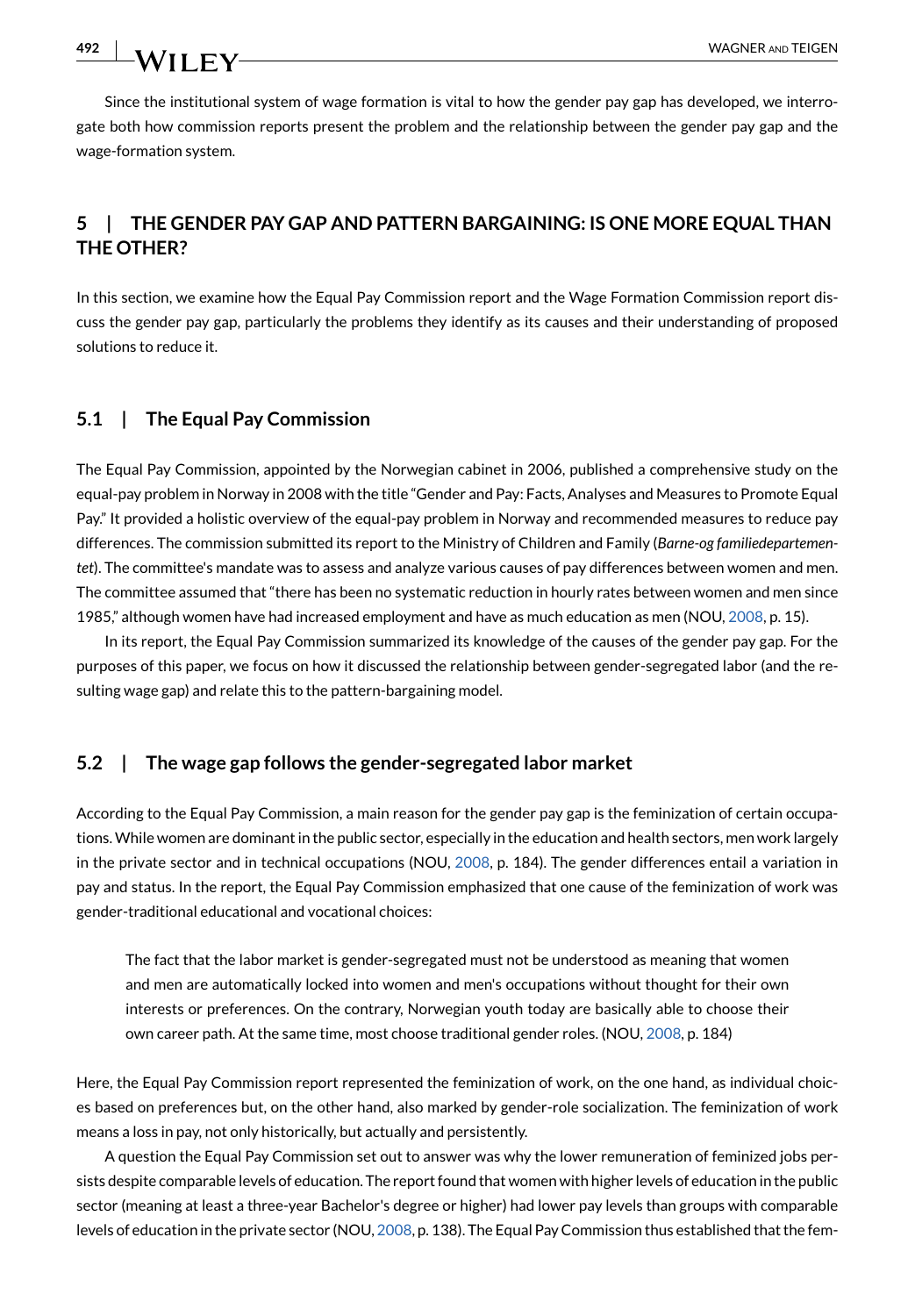inization of work was a result of children continuously choosing jobs or professions according to traditional gender roles. It went on to show, however, that these choices resulted in a loss in pay for girls and women in their professional lives even though they are as studious as their male counterparts. The problem representation of the gender pay gap in the report was that a sectoral division creates a hierarchy of job remuneration. The Commission acknowledged the clear correlation between the gender composition of an occupation and its wage level: the higher the proportion of women, the lower the salary. The representation of gender inequality, in other words, is more than a problem of equal opportunity. Simply encouraging individual employers or workers to take action or change their preferences cannot be the only solution to closing the gender pay gap because the main problem with the feminization of work is the consequent loss in pay and status.

Having established the problem representation of the gender pay gap based on the feminization of work, the Equal Pay Commission set out to determine whether female-dominated groups had been doing poorer in collective bargaining than male-dominated groups in the past decades. This is important, as emphasized by the Equal Pay Commission, due to their historically different valuations and the nature of public and private sectors being "locked into" different bargaining areas within the Norwegian pattern-bargaining model. A chief insight of the report was that the wage level was the lowest in bargaining areas where the proportion of women was highest (NOU, [2008,](#page-14-11) p. 185).

The causes of the differentiation in the estimated or determined market value of occupations are considered to be connected to market power. Some occupations with an alternative labor market in the private sector had a stronger capability to negotiate wages—market power—than occupations without an alternative labor market in the private sector. Put differently, since there are few private health institutions or schools in Norway, nurses or teachers cannot threaten to migrate to the private sector to achieve a higher wage. Occupations in the public sector with higher salaries can typically threaten to migrate to the private sector and are simultaneously male-dominated. However, the tendency that female-dominated occupations receive relatively speaking lower salaries is also true in the private sector. The Commission nevertheless attaches importance to market power and the specificities of the branches (e.g., the hotel, restaurant, and cleaning industries) as explanations for the tendency of female-dominated professions to be consistently paid less than male-dominated ones. Thus, during collective bargaining rounds, the public sector can exercise less market power than the private sector.

However, the Equal Pay Commission also pointed to the greater wage dispersion in the private sector than the public. The more compressed wage structure exisitng in the public sector was understood mainly as the result of the priorities of the public sector's employee organizations. "Compressed wages in the public sector [are] probably to a large extent the result of the priorities of the employees' organizations in the public sector" (NOU, [2008](#page-14-11), p. 184). According to the Commission, a compressed wage structure in the public sector particularly depresses wages for groups with more education. In other words, those at the top of the salary structure benefit the least from organizations prioritizing compressed wages.

A principal reason for the persistent gender pay gap between the female-dominated public sector and the male-dominated private sector (with comparatively equal levels of education), according to the Commission, is the pattern-bargaining model, which the next section explores.

## **5.3 | The gender pay gap and the pattern-bargaining model**

One important task<sup>1</sup> of the Equal Pay Commission was to review the pros and cons of the Norwegian wage-bargaining model from a gender-equality perspective, that is, to consider how the pattern-bargaining model relates to the persistence of the gender pay gap. Due to the gender-segregated structures of the labor market, the Commission's report emphasized that the gender-segregated labor market divides women and men into different collective bargaining areas (NOU, [2008,](#page-14-11) p. 187). It pointed out that women with higher levels of education working in the public sector experienced poorer wage development because of the constraints of the pattern-bargaining model (NOU, [2008](#page-14-11), p. 245). The wage increase established by the male dominated oil industry, for example, sets the wage norm to which other indus-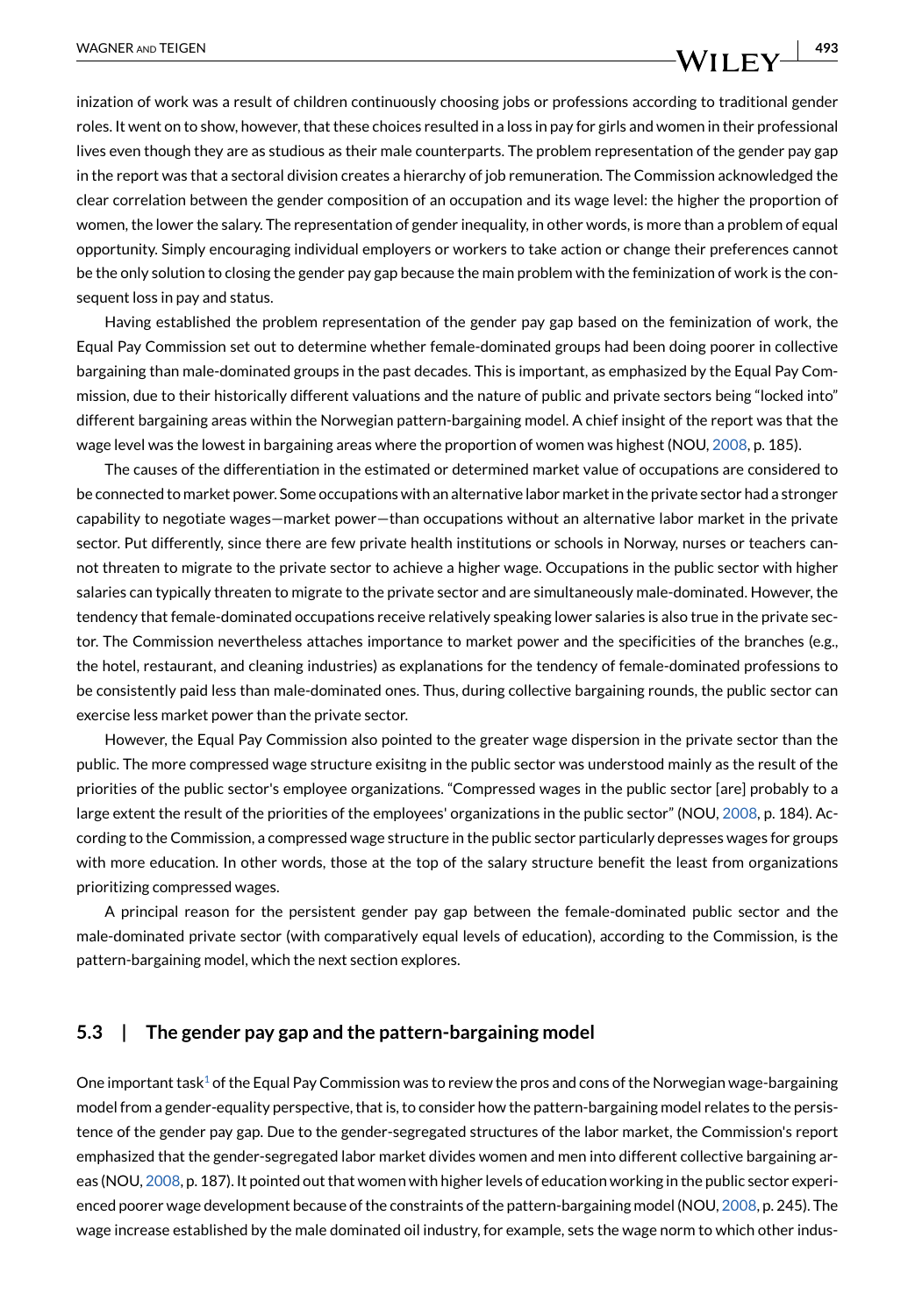tries must adhere. Most women work in the public sector, which must follow the agreed-upon wage norm set by these industries (NOU, [2008](#page-14-11), p. 245). In this wage-determination structure, female-dominated areas have seen increases through collective bargaining rounds similar to male-dominated industries in the past decade. As a percentage, wage growth has been approximately the same for female- and male-dominated bargaining areas from 1997 to 2005.

However, the Equal Pay Commission presented this as problematic. Similar wage growth in both female- and male-dominated sectors does not necessarily mean that the Norwegian collective bargaining model is gender-neutral. Rather, the Commission pointed out that the pattern-bargaining model reproduced a stable wage relationship between the sexes. There is no systematic skewing of wage growth to the benefit of male-dominated bargaining areas, but neither does the collective-bargaining model manage to change relative wage differences. According to the report (NOU, [2008,](#page-14-11) p. 32), pattern bargaining does not necessarily increase differences nor reduce or adjust the bias; "The pattern-bargaining model thus maintains and continues the pay differences that were there in the first place" (NOU, [2008,](#page-14-11) p. 187). Wage growth has been stable for both male- and female-dominated occupations.

Furthermore, the report emphasized that this system does not necessarily confer an advantage on male-dominated bargaining areas: "There is no systematic distortion of wage growth in favor of male-dominated bargaining areas, but the bargaining model is also unable to change relative wage differentials" (NOU, [2008,](#page-14-11) p. 32). The problem representation does not consider the bargaining system gender-neutral, instead arguing that it maintains stable wage relationships and thereby maintains wage differentials between different groups, including those between women and men (NOU, [2008](#page-14-11), p. 187).

The Equal Pay Commission report claimed that the underlying reason for this discrepancy was that wage negotiations were a game between employer and employee organizations, where the party with market power often forces concessions to its demands (NOU, [2008,](#page-14-11) p. 133). According to the Commission's report, careers in the public sector are a good example: employees have not had the opportunity to use the market to increase their wages by moving to the private sector (NOU, [2008,](#page-14-11) p. 152). There is no systematic skewing of wage growth to the benefit of male-dominated bargaining areas, but neither does the collective-bargaining model change relative wage differences.

The report also indicated that adjusting the pattern-bargaining model had proved difficult in practice because wage increases for one group quickly led to new demands for wage increases by other groups. One of the Commission's main conclusions was that although the pattern-bargaining model was strongly recognized for its importance to the Norwegian economy and enjoyed broad support, there existed little scope for adjustments within it. Consequently, measures had to be sought outside the wage bargaining system.

One of the Equal Pay Commission's proposals to remedy the gender pay gap was a government lump sum to grant a pay raise for female-dominated professions in the public sector of 3 billion Norwegian Kroner (NOU, [2008,](#page-14-11) pp. 223 & 224) to counteract wage differences between female-dominated (public sector–centered) and male-dominated (private sector–centered) occupations (NOU, [2008](#page-14-11), pp. 223 & 224). This would allow female-dominated professions to "catch up" while leaving the pattern-bargaining model in place. Whilst this report offers a way to improve the situation of the gender pay gap, it does not conceive of the wage bargaining model as such differently. It points to ways that can co-exist with how wages are negotiated collectively but not how the wage bargaining model can be adapted in order to close or significantly narrow the gender pay gap.

In sum, even though the problem representation of the Equal Pay Commission acknowledges that the pattern-bargaining model reinforces the gender pay gap, it offers a solution to temporarily balance it, not structurally change it. The proposal to remedy the situation implicitly justifies the model as important in the Norwegian economy and society.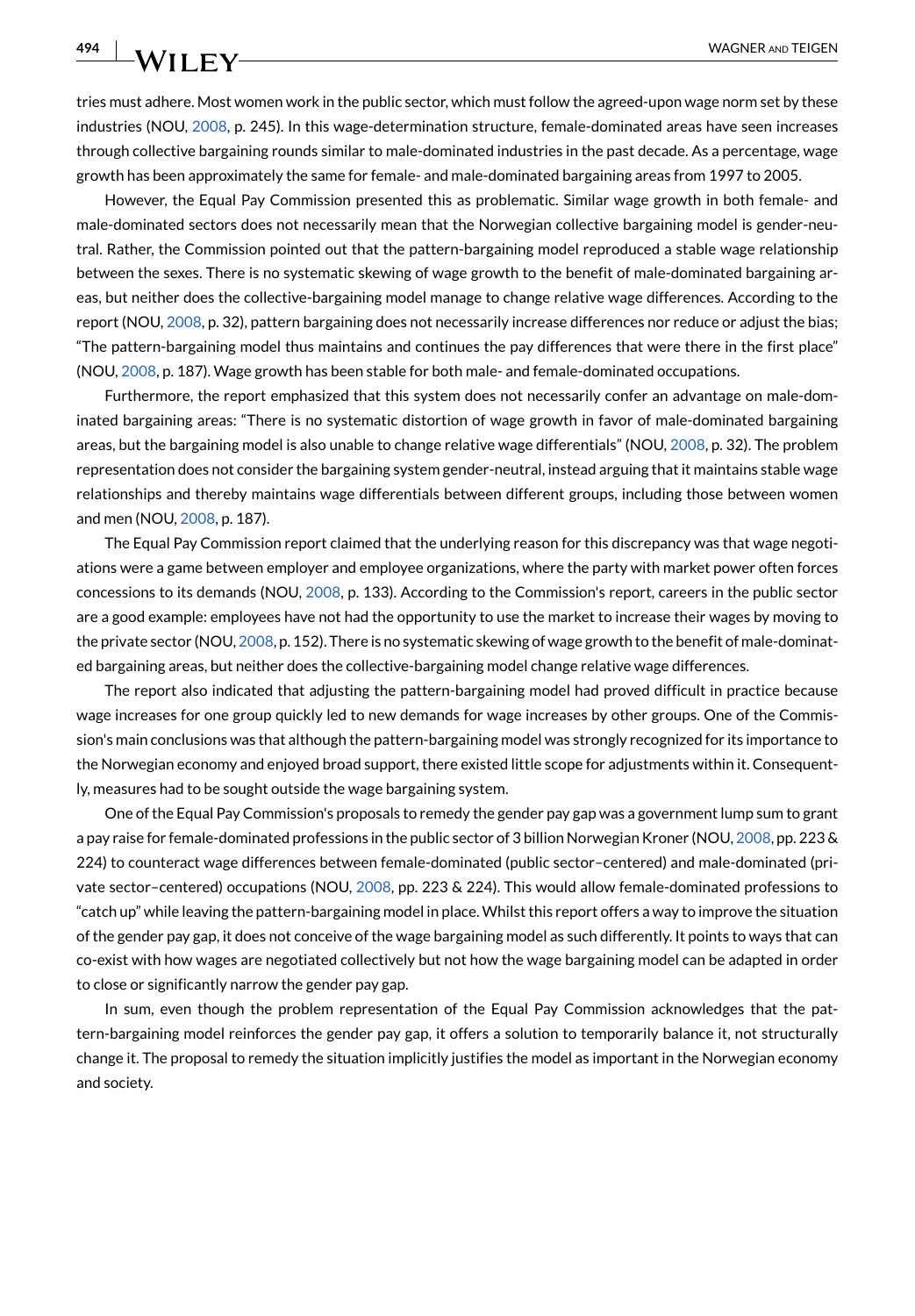## **5.4 | The Wage Formation Commission: Pattern bargaining as an important "pillar" of the Norwegian economy**

In December 2013, a government-appointed commission was formed to "assess experiences of wage formation over the [past] 12 years" and to discuss "macroeconomic developments that may create challenges for the Norwegian economy and wage formation in the future" (NOU, [2013,](#page-14-25) p. 7). The committee was led by an economist and consisted of researchers, economists, and representatives from various employer and employee organizations and ministries. The Commission did not recommend any changes to wage formation as such but underscored the need for effective coordination of bargaining rounds (NOU, [2013](#page-14-25)), and they submitted their report to the Ministry of Finance.

The Wage Formation Commission's mandate was to examine the challenges of export-exposed industries and the system of wage formation in Norway in the years to come. The departure point for the Wage Formation Commission was that the pattern-bargaining model must be maintained, and it was asked to assess experiences with the model. The focus in the Wage Formation Commission's report is describing the wage formation and negotiation system in the Norwegian labor market and its positive consequences for the economy. The Wage Formation Commission was not tasked to assess the pattern-bargaining model but to assess its macroeconomic consequences for Norway; the gender pay gap is not mentioned in the commissions' mandate but is considered by the commission in the report. The report called the Norwegian model of pattern bargaining an important "pillar" in wage formation in Norway that contributed to smooth overall income development and smaller pay differences (NOU, [2013,](#page-14-25) p. 24). The Wage Formation Commission report's treatment of the gender pay gap in this respect makes for an interesting comparison with the Equal Pay Commission's report.

The Wage Formation Commission presented the main causes of the gender pay gap as resulting from the fact that men and women work in different industries and sectors. The Commission stated that men and women have different competences, work experiences, and levels of education, which were put forth as the main explanations for the gender pay gap (NOU, [2013](#page-14-25), p. 151): "Women with higher education are more likely to work in the public sector than men with higher education" (NOU, [2013](#page-14-25), p. 151). Furthermore, men and women are in industries with different wage abilities (*lønnsevne*), and they hold different positions in work organizations. To some extent, the Commission was also trying to reduce the impression of the gender pay gap's size by pointing to some men with high salaries as evidence that the gender pay gap in hourly wages was measured as average pay, not median pay (NOU, [2013](#page-14-25), p. 151).

The Commission did not mention or connect the gender pay gap to debates on comparable worth, thus highlighting the importance of individual attributes in relation to the origins of the gender pay gap in the gendered labor market. The different valuations of occupations or sectors according to concentrations of men or women was not problematized by the Wage Formation Commission, which emphasized personal resources, such as education, work experience and competence, so that men and women's individual choices appeared to be the main explanation for the gender pay gap.

Regarding the relationship between the gender pay gap and the pattern-bargaining model, the Wage Formation Commission referred to the Equal Pay Commission. In particular, it emphasized the conclusion of the Equal Pay Commission that the pattern-bargaining model was gender-neutral regarding its contribution to the gender pay gap by not exacerbating it (NOU, [2013,](#page-14-25) p. 151). However, it omitted the next point in the Equal Pay Commission's reasoning: through its very gender neutrality, pattern bargaining also upheld the gender wage gap and therefore contributed to its perpetuation.

It is therefore notable that the policy proposal of the Wage Formation Commission pointed to the importance of collective wage agreements in raising the overall wage levels of female-dominated jobs in the public sector. Like the Equal Pay Commission, it highlighted the importance of collective-wage agreements to increase low wages in sectors where women dominate through the general mechanisms of collective bargaining (NOU, [2013](#page-14-25)). A difference between the two reports is that the Equal Pay Commission pointed to solutions outside the collective wage-bargaining system (e.g., see the proposal above to introduce a wage raise for female-dominated professions), while the Wage Formation

WILEY $\perp$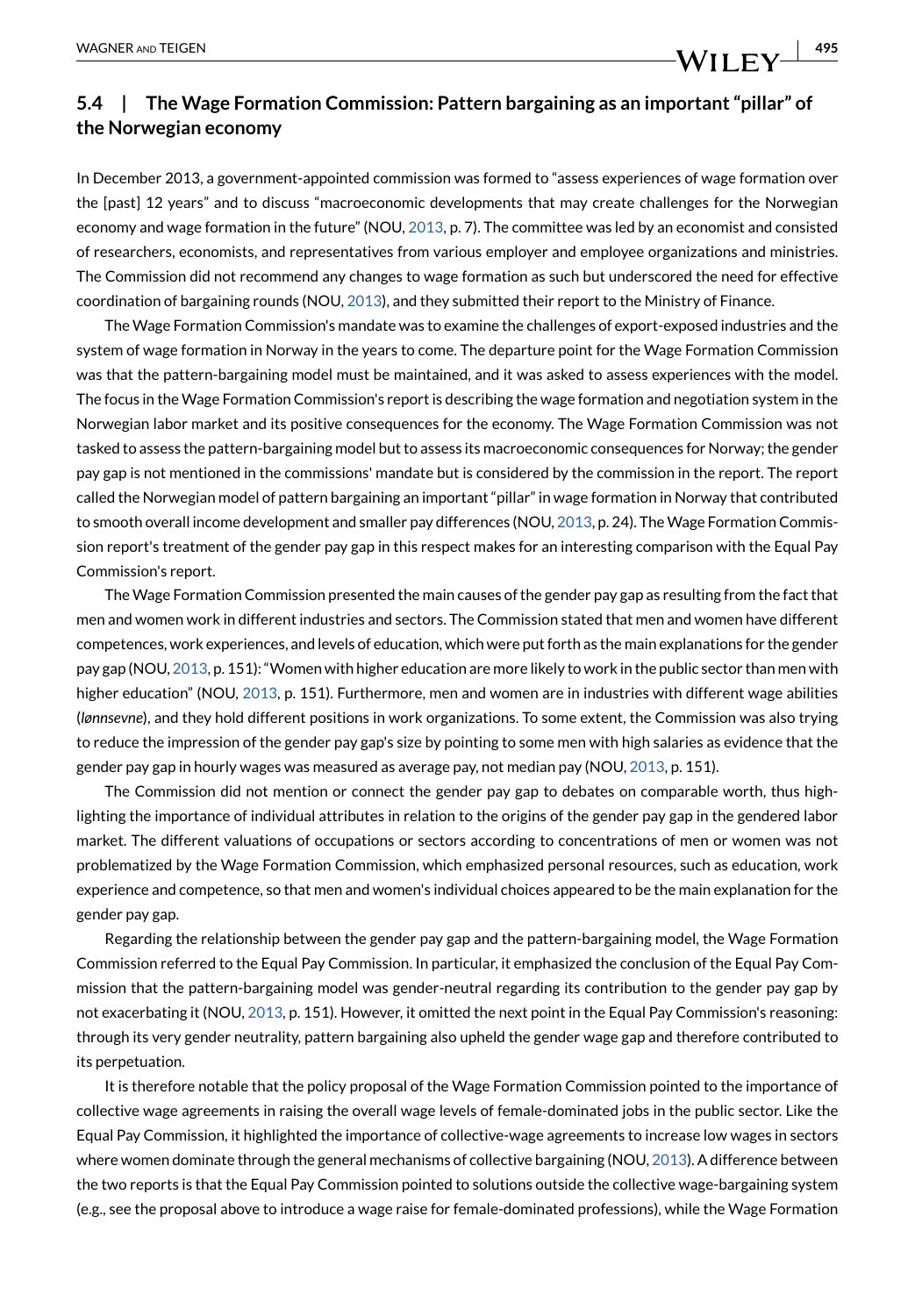Commission advocated for wage increases through collective wage bargaining to limit the gender pay gap (Note that the Commission uses the word "limit" rather than "close" in regard to the gender gap.)

A noticeable difference can be observed in the two reports were received. On the one hand, the Equal Pay Commission's recommendation to implement a lump-sum compensation to female-dominated occupations was immediately rejected by Prime Minister Jens Stoltenberg the same day as the Equal Pay Commissions report (NOU, [2008,](#page-14-11) p. 6) was launched (21st of February, 2008). A lump-sum compensation would imply an influx of money from the state budget to make possible a pay-raise in female-dominated occupations, considered an illegitimate interference with the right to bargain. LO-leader Roar Flåthen and other central actors among the social partners supported the Prime Minister's decision to reject the recommendations of the report. By contrast, trade unions organizing female-dominated occupations such as Unio voiced grave concerns about how the most powerful of the propositions in the report to adjust the gender pay gap was simply shot down by the prime minister, without the possibility to debate this adjustment. On the other hand, the reception of the Wage Formation Commission was quite different, characterized by calm and respectful reactions to the main recommendations. Some of the proponents of the "lump sum proposition" did express disappointment about the absence in the report about a recommendation to adjust the gender pay gap. The commonality between both reports is that both do not fundamentally question the pattern bargaining system as an equality producing wage formation model, even though acknowledging the negative impact in terms of wage development for the male dominated sectors. This is what we conceive of in terms of how the inquires relate to gender. The more acknowledgment of the equitable distribution of wages that accompanies collective wage formation is offset by the fact that there is an implicit bias towards upholding the differences in wages between the sectors. This is specifically pronounced when men and women are situated in different sectors, locked into different bargaining areas, with a lower valuation of female sectors, even those with comparable levels of education to those male dominated ones (Tables [1](#page-11-0) and [2\)](#page-12-0).

#### **6 | DISCUSSION**

The aim of this article is to study the dynamics of the persisting gender pay gap in a highly segmented labor market, where the portion of feminized work remains valued lower than those dominated by men with comparable levels of education. Drawing on previous literature (Koskinen Sandberg & Saari, [2019;](#page-14-4) Saari et al., [2019](#page-14-5); Skjeie et al., [2019](#page-14-13); Skjeie & Teigen, [2003](#page-14-12); Teigen & Skjeie, [2017\)](#page-14-7), this article introduces the concept of *egalitarian inequality*. This concept encapsulates the acknowledgment but also abdication (Danieli, [2006](#page-14-9)) of the gendered nature of the Norwegian wage formation system displayed in the official commission reports in question. The reports we analyzed represent the Norwegian wage-setting system as a sacred feature of the Norwegian sustainable and egalitarian economy. At the same time, they acknowledge the maintenance and thereby contribution to the continuation of pre-existing gender pay differences through the concerted system of wage formation, by way of constraining the wage progression of the feminized public sector. We do not want to dispute previous findings that the pattern-bargaining model of wage formation and regulated industrial relation systems establish more egalitarian wage outcomes (Colling & Dickens, [1998\)](#page-14-27). However, we do want to disentangle how actors discuss this egalitarian system of wage formation in relation to the gendered labor market and whether a hierarchy exists. As Forrest [\(1997\)](#page-14-28) reminds us, most of our theoretical and empirical knowledge in the field of collective wage formation is based on the male-breadwinner model. Findings here show that this well-functioning and mostly egalitarian collective wage formation system is gendered, but also not only are ideas on how this could be addressed silenced, but a discussion about possible solutions in itself is not tolerated.

First, the analysis illustrates the acknowledgement of the gendered impact of the pattern-bargaining system by both reports. It shows that the gender-segregated labor market is problematized as the cause of the gender pay gap and that the pattern bargaining model reinforces the existing gender pay gap. Key actors in the Norwegian public discourse partly acknowledge the gendered nature of the wage formation model but this admission is neither acted

**496**

 $\perp_{\mathsf{WILEY}}$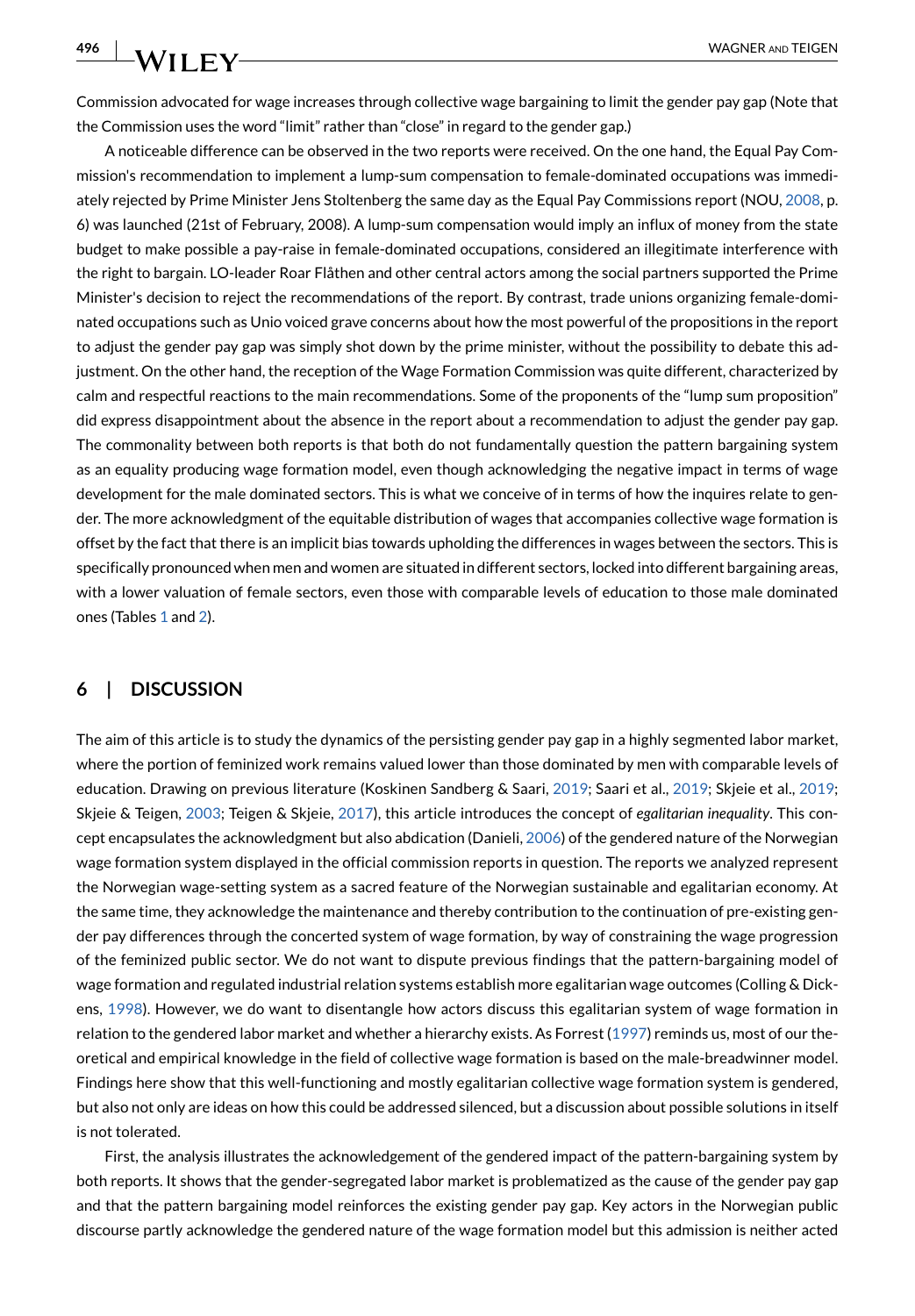| <b>Problem representation</b>                       | Underlying premises in this<br>representation                                                                                                                                                                   | What is left unproblematic/<br>Can it be thought of<br>differently                                                                                                                    | <b>Effects produced by this</b><br>representation of the<br>problem                                                                                                                                              |
|-----------------------------------------------------|-----------------------------------------------------------------------------------------------------------------------------------------------------------------------------------------------------------------|---------------------------------------------------------------------------------------------------------------------------------------------------------------------------------------|------------------------------------------------------------------------------------------------------------------------------------------------------------------------------------------------------------------|
| Gender pay gap                                      | The gender pay gap emerges<br>because of the choices<br>made by individuals, men<br>and women                                                                                                                   | The structural features of<br>the economy are not<br>discussed in relation to<br>the gender pay gap                                                                                   | The effect is that individuals<br>have to make different<br>choices in order for the<br>gender pay gap to close,<br>instead of adjusting<br>the structural features<br>of the collective wage<br>setting process |
| Low or lower pay in female<br>dominated occupations | The female dominated<br>sector receives lower<br>pay than the male<br>dominated sector with<br>comparable levels of<br>education because<br>of a lack in market<br>power during collective<br>bargaining rounds | How the overall wage<br>bargaining model<br>reproduces this uneven<br>market power between<br>the male and female<br>dominated sectors is not<br>problematized                        | The effect is an<br>acknowledgment of<br>the importance of the<br>current wage bargaining<br>model, as fundamental<br>for the sustainability of<br>the Norwegian welfare<br>state and economy                    |
| Pattern bargaining                                  | It reproduces but does not<br>widen the gender pay<br>gap                                                                                                                                                       | There is no discussion on<br>how to change the<br>pattern bargaining<br>model itself but<br>proposes a solution<br>that can exist with the<br>current model (a gender<br>quality pot) | The effect is an acceptance<br>of the current wage<br>bargaining system and<br>its effect on the gender<br>pay gap                                                                                               |

#### <span id="page-11-0"></span>**TABLE 1** Problem representations in the Equal Pay Commission report, 2006

upon, nor part of the wider discussion as to how to eradicate the gender pay gap. A central representation in both the Equal Pay Commission and the Wage Formation Commission report is that the pattern bargaining model is neither the cause of the gender pay gap nor gender-neutral per se. Both commissions acknowledge the gendered nature of the wage formation model.

Second, there are different representations involved in how the reports present the underlying causes of this problem. Only the Equal Pay Commission presented a complex understanding of the gender pay gap. It points to the involvement of gender role socialization and the division of labor in the home and the mechanisms of working life, as well as presenting it as a product of gendered interests and preferences. The Wage Formation Commission emphasized gender differences in individual choices as to why women are overrepresented in relatively lower paid professions. Although the Equal Pay Commission emphasized the complexity of the factors driving the gender-segregated labor market, they constantly commented that the gendered structures were also products of interests and preferences. In Bacchi's ([1999](#page-13-2)) terminology, the problem is largely defined as a problem of individual choices. Solutions should be found in ways to make individuals make less gender-typical choices.

Third, there are differences in how the Commissions address possible solutions. The Equal Pay Commission recommended implementing a government lump-sum grant compensation to female-dominated occupations to facilitate "catch up" with the higher pay in the male-dominated sector. It also proposed that it would be up to the social partners to decide which trade groups would be granted these raises. The presented solution to the problem offered to re-problematize the relationship between collective wage formation and the gendered labor market. It introduced the possibility of a separate wage increase for the female-dominated public sector. By contrast, the Wage Formation Commission ignored or silenced the suggestion put forth by the Equal Pay Commission to address the gender pay gap.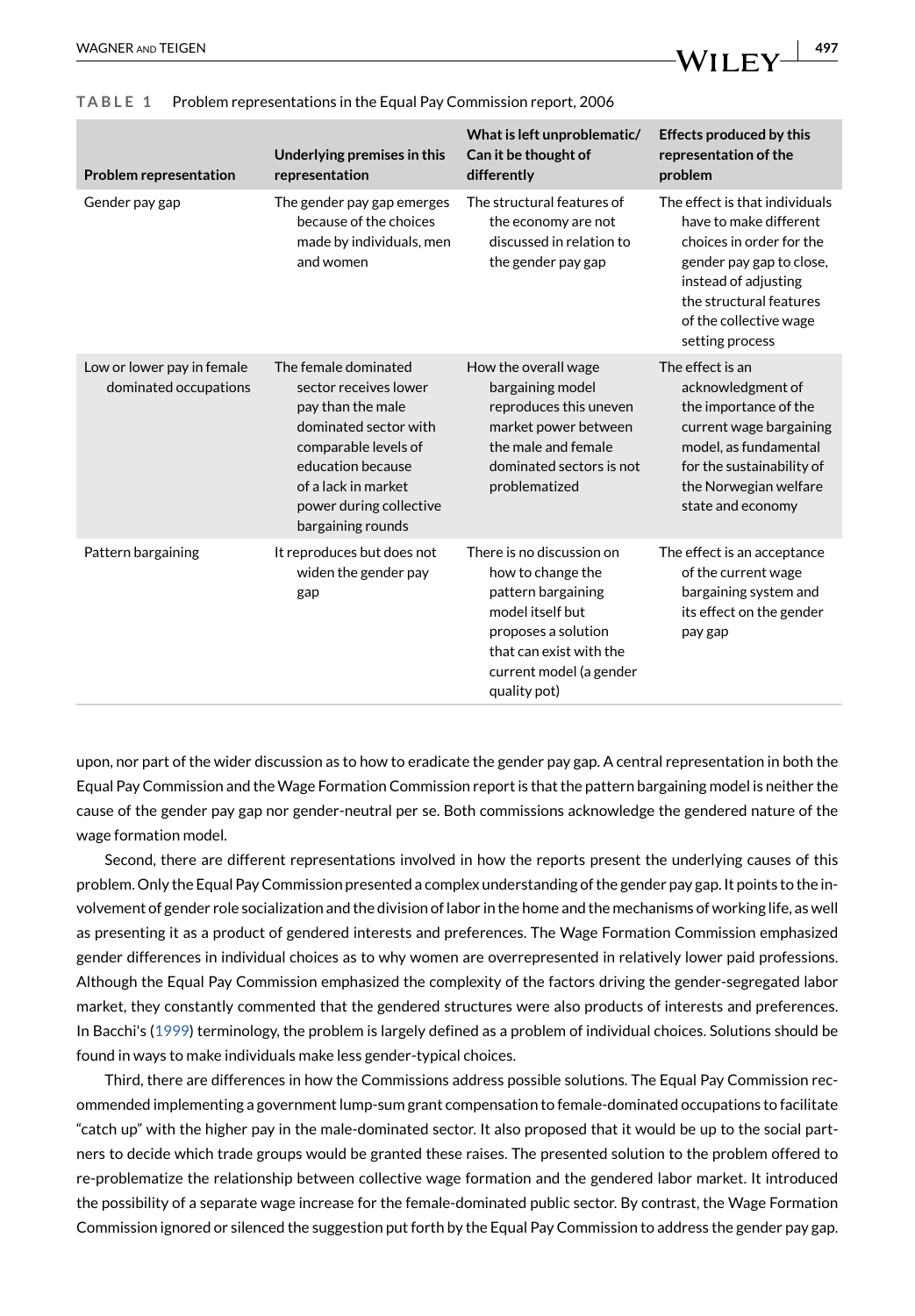| 498 | WHI<br>F |
|-----|----------|
|     |          |

| <b>Problem representation</b>                       | Underlying premises in this<br>representation                                                                                                                                           | What is left unproblematic/<br>Can it be thought of<br>differently                                                                                                                                            | <b>Effects produced by this</b><br>representation of the<br>problem                                                                                                                                              |
|-----------------------------------------------------|-----------------------------------------------------------------------------------------------------------------------------------------------------------------------------------------|---------------------------------------------------------------------------------------------------------------------------------------------------------------------------------------------------------------|------------------------------------------------------------------------------------------------------------------------------------------------------------------------------------------------------------------|
| Gender pay gap                                      | The gender pay gap emerges<br>because of the choices<br>made by individuals, men<br>and women                                                                                           | The structural features of<br>the economy are not<br>discussed in relation to<br>the gender pay gap                                                                                                           | The effect is that individuals<br>have to make different<br>choices in order for the<br>gender pay gap to close,<br>instead of adjusting<br>the structural features<br>of the collective wage<br>setting process |
| Low or lower pay in female<br>dominated occupations | Female dominated<br>occupations receive<br>lower pay due to<br>different competencies,<br>work experience and<br>levels of education<br>between male and<br>female dominated<br>sectors | It is left unproblematic<br>that the difference<br>competencies in female<br>dominated sectors are<br>valued lower than male<br>dominated sectors<br>with comparable<br>levels of education and<br>competency | The effect is the formulation<br>of the gender pay<br>gap along sectoral<br>lines due to individual<br>choices and thereby<br>pointing away from<br>structural problems<br>such as collective wage<br>formation  |
| Pattern bargaining                                  | The wage formation model<br>is regarded as lifting all<br>wages                                                                                                                         | Whilst the pattern<br>bargaining model lifts all<br>wages it also holds the<br>wage gap between the<br>sectors constant                                                                                       | The effect is that the lifting<br>of all wages is portrayed<br>as more important than<br>closing the gender pay<br>gap                                                                                           |

#### <span id="page-12-0"></span>**TABLE 2** Problem representations in the Wage Formation Commission report, 2013

Recall that the Wage Formation Commission consisted of a mix of experts (economists) and representatives of the social partners, the latter who could be in a position to pave the way for this particular wage increase.

The findings reveal a dual commitment of upholding both pattern bargaining and gender equality but hardly any willingness to adjust the pattern-bargaining model to combat the gender pay gap. A clear hierarchy is expressed in which gender equality is subordinate to pattern bargaining. Implicitly, the simultaneous acknowledgement and silencing is part of the gendered understanding of appropriate wages for work conducted by men and women (Koskinen Sandberg, [2017](#page-14-29)). The silencing of discussion on how to lift the wages of the feminized public sector has become part of the formal structure and the gendered nature. The logic of the pattern-bargaining model that wage growth in all areas of the economy can only be as high as the wage increase determined by the industry most exposed to international competition leads "naturally" to the female-dominated occupations' lower remuneration. Upholding the established egalitarian nature of the pattern bargaining nature is prioritized over adjusting the system according to the needs of major parts of the labor market where women are over-represented. In other words, the pattern-bargaining model does not establish the gender pay gap as such, but by the undervaluation of feminized sectors through gendered historical development that is upheld by how wage formation proceeds in Norway. We maintain this interconnection as the basis for what we call *egalitarian inequality*. In the case at hand, the relation between pattern bargaining and the gender pay gap can be understood as a case of *egalitarian inequality* where the pattern bargaining system is understood as an equality producing institution to the extend that the relationship to the gender pay gap cannot be discussed to the point that alternatives or even smaller adjustments to the existing system are silenced. There may be some main reasons for such discursive limitations. First, changes in the wage formation system to reduce the gender pay gap may be illustrative of policies where the circumstances that prevent change are so strong that change become difficult or impossible – they are immoveable objects. Second, promotion of equal pay policies are impeded because the costs are argued to be too large and may tip over the sustainability of the Norwegian economy. The argument for policies to promote gender desegregation appear more appealing as they are less costly, although actual gender desegregation will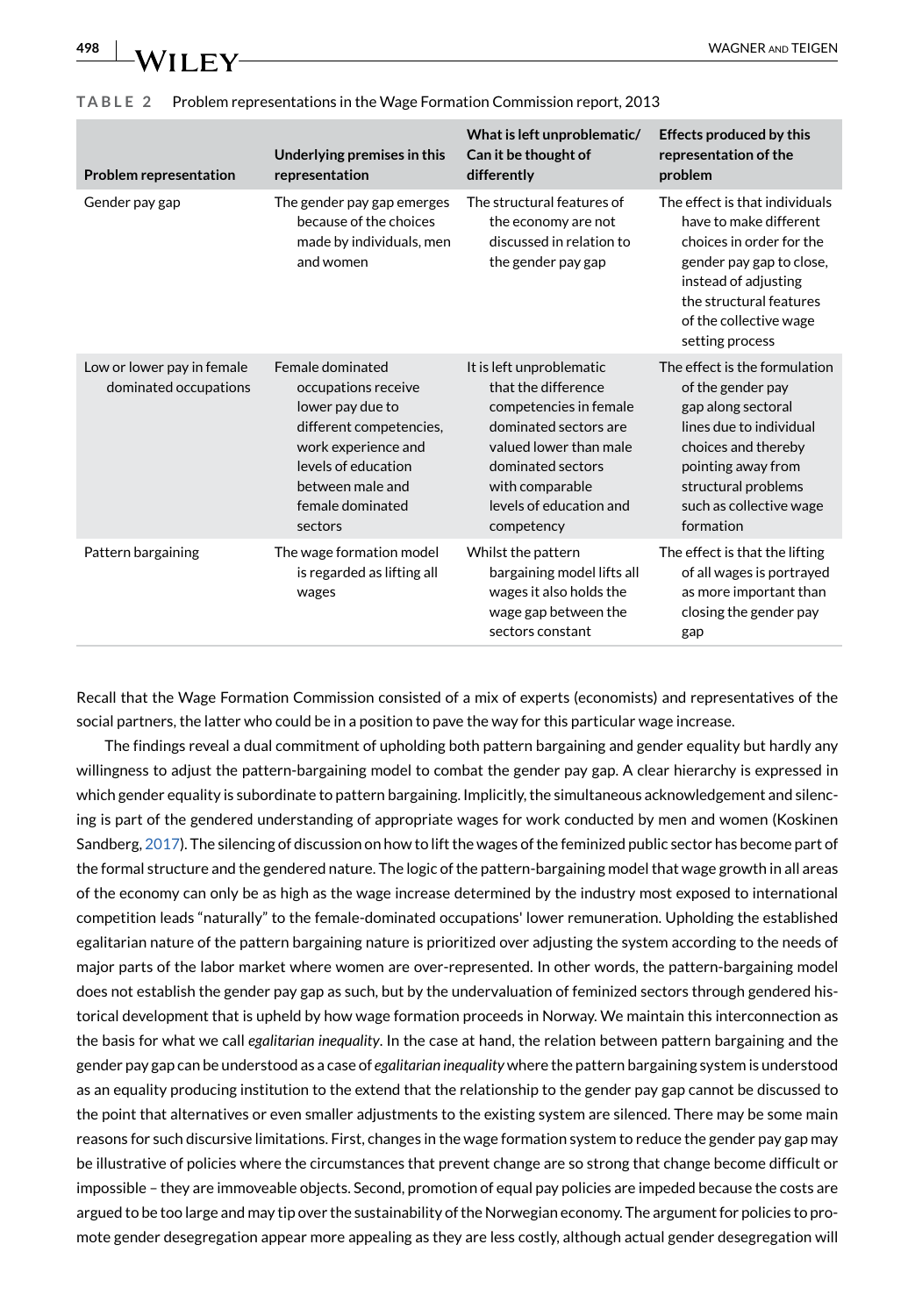contribute to reduce the gender pay gap but not change unequal remuneration of occupations. Moreover, the male breadwinner norm may still be alive and influence the willingness to initiate effective changes. Finally, and maybe most importantly, there may exist a strong worry among key actors that changes in the wage formation system, typically considered fundamental to Norway's economic success, could lead to wage formation getting out of control. Hence, pattern bargaining has status as a sacred policy. Thus, a norm of egalitarian inequality, in this case the gender pay gap, becomes a blatant expression of how equality is the principle that must give way in the face of other and supposedly more important considerations.

The seemingly neutral practice of having the male dominated, manufacturing sector set the wage norm for other industries. The implications for gender remain hidden in the technical specificities of the wage-formation model, making studies like this one important in highlighting the hidden gendered effects of formalized wage-setting institutions that are not related to gender-specific polices. This is similar to Dawson's ([2014\)](#page-14-30) point that women's interests tend to become marginalized in collective bargaining. Here, however, the undervaluation of female work is already part of the particular nature of the pattern-bargaining model and subordinate to the economic benefits this wage-setting model creates for the Norwegian economy. The present study regards this trade-off as a rejection of equal pay and as an important societal problem. Using Bacchi's ([1999](#page-13-2)) terminology, the gender pay gap is not understood as a problem in need of policy solutions within the important collective instrument of how wages are set for men and women working predominantly in different sectors.

By analyzing the arguments made by different actors, we are able to uncover the implicit or explicit ideologies that underpin such choices. However, these have particular material effects and the analysis thereof is beyond the scope of this article. This is a limitation of this article. Future studies need to examine the power relations between the labor market actors that are part of the Norwegian collective wage formation system, and which are part of the gendered way collective wages are set. Moreover, there is a need to contrast and compare similar systems of collective wage formation and their gendered effects in order to gain a better understanding of the relationship between pattern bargaining and the gender pay gap.

#### **DATA AVAILABILITY STATEMENT**

Research data are not shared.

#### **ORCID**

*Ines Wagner* <https://orcid.org/0000-0002-9118-2510>

#### **ENDNOTE**

<span id="page-13-7"></span> $1$  The mandate of the Equal Pay Commission included identifying gender differences in hourly wages as well as their causes, their legal aspects, and the possibilities of reducing them.

#### **REFERENCES**

<span id="page-13-5"></span>Acker, J. (1989). *Doing comparable worth: Gender, class, and pay equity*. Temple University Press.

- <span id="page-13-1"></span>Arter, D. (2008). *Scandinavian politics today* (2nd ed.). Manchester University Press.
- <span id="page-13-2"></span>Bacchi, C. (1999). *Women, policy and politics: The construction of policy problems*. SAGE Publications Ltd. [https://doi.](https://doi.org/10.4135/9781446217887) [org/10.4135/9781446217887](https://doi.org/10.4135/9781446217887)
- <span id="page-13-3"></span>Barth, E., Bryson, A., Davis, J., & Freeman, R. (2014, September). *It's where you work: Increases in earnings dispersion across establishments and individuals in the U.S* [working paper, 20447]. NBER.
- <span id="page-13-4"></span>Barth, E., Moene, K. O., & Willumsen, F. (2014). The Scandinavian model—An interpretation. *Journal of Public Economics*, *117*(C), 60–72.
- <span id="page-13-0"></span>Center for Research on Gender Equality (CORE) Indikator. (2017). [https://www.samfunnsforskning.no/core/publikasjoner/](https://www.samfunnsforskning.no/core/publikasjoner/core-indikator-status/kjonn-og-lonn/kjonn-og-lonn_hovedfunn_2017.pdf) [core-indikator-status/kjonn-og-lonn/kjonn-og-lonn\\_hovedfunn\\_2017.pdf](https://www.samfunnsforskning.no/core/publikasjoner/core-indikator-status/kjonn-og-lonn/kjonn-og-lonn_hovedfunn_2017.pdf)
- <span id="page-13-6"></span>Christensen, J., & Holst, C. (2017). Advisory commissions, academic expertise and democratic legitimacy: The case of Norway. *Science and Public Policy*, *44*(6), s821–833.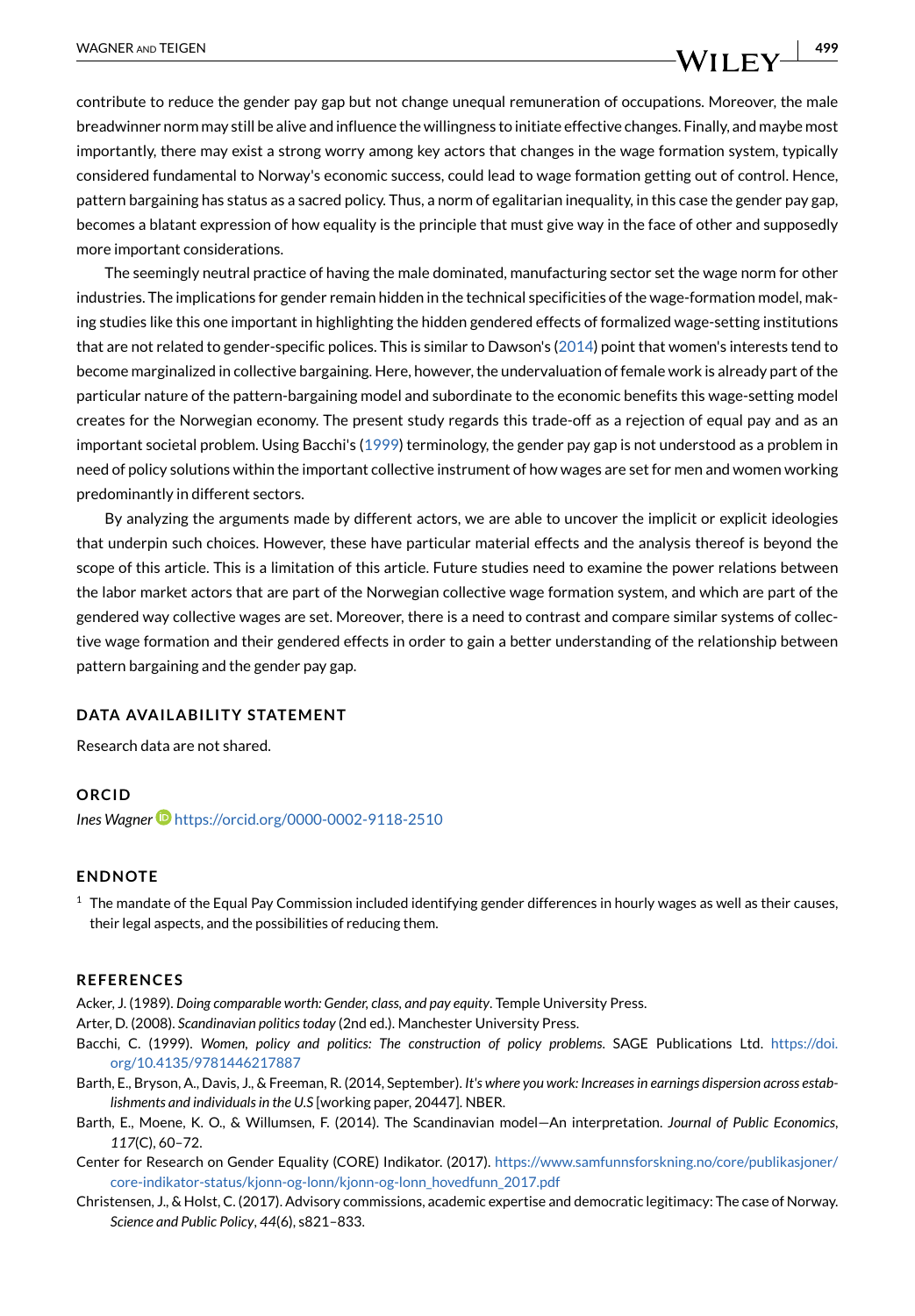# WILEY

- <span id="page-14-27"></span>Colling, T., & Dickens, L. (1998). Selling the case for gender equality: Deregulation and equality bargaining. *British Journal of Industrial Relations*, *36*(3), 389–411.
- <span id="page-14-9"></span>Danieli, A. (2006). Gender: The missing link in industrial relations research. *Industrial Relations Journal*, *37*, 329–343. [https://](https://doi.org/10.1111/j.1468-2338.2006.00407.x) [doi.org/10.1111/j.1468-2338.2006.00407.x](https://doi.org/10.1111/j.1468-2338.2006.00407.x)
- <span id="page-14-30"></span>Dawson, T. (2014). Collective bargaining and the gender pay gap in the printing industry. *Gender, Work and Organization*, *21*(5), 381–394.
- <span id="page-14-24"></span>Dickens, L. (2000). Collective bargaining and the promotion of gender equality at work: Opportunities and challenges for trade unions. *Transfer*, *6*(2), 193–208.
- <span id="page-14-18"></span>England, P. (1992). *Comparable worth: Theories and evidence*. Walter de Gruyter.
- <span id="page-14-23"></span>Erikson, J. (2021). A special fund for gender equality? Institutional constraints and gendered consequences in Swedish collective bargaining. *Gender, Work and Organization*, *28*, 1379–1397.<https://doi.org/10.1111/gwao.12645>
- <span id="page-14-28"></span>Forrest, A. (1997). Securing the male breadwinner: A feminist interpretation of PC 1003. *Relations Industrielles/Industrial Relations*, *52*(1), 91–113.
- <span id="page-14-14"></span>Hayter, S., & Weinberg, B. (2011). Mind the gap: Collective bargaining and wage inequality. In S. Hayter (Ed.), *The role of collective bargaining in the global economy*. ILO.
- <span id="page-14-8"></span>Heclo, H. (1974). *Modern social politics in Britain and Sweden: From relief to income maintenance*. Yale University Press.
- <span id="page-14-21"></span>Heery, E. (2006). Equality bargaining: Where, who, why? *Gender, Work and Organization*, *13*(6), 522–542.
- <span id="page-14-2"></span>Ibsen, C. L. (2015). Three approaches to coordinated bargaining: A case for power-based explanations. *European Journal of Industrial Relations*, *21*(1), 39–56.
- <span id="page-14-6"></span>Ibsen, C. L. (2019). Conciliation, mediation and arbitration in collective bargaining in Western Europe: In search of control. *European Journal of Industrial Relations*, *27*(1), 23–39.
- <span id="page-14-0"></span>International Labour Organization. (2019). *A quantum leap for gender equality: For a better future of work for all*. International Labour Organization.
- <span id="page-14-19"></span>Kilbourne, B., England, P., Farkas, G., Beron, K., & Weir, D. (1994). Returns to kill, compensating differentials, and gender bias: Effects of occupational characteristics on the wages of white women and men. *American Journal of Sociology*, *100*, 689–719.
- <span id="page-14-29"></span>Koskinen Sandberg, P. (2017). Intertwining gender inequalities and gender-neutral legitimacy in job evaluation and performance-related pay. *Gender, Work and Organization*, *24*(2), 156–170.
- <span id="page-14-4"></span>Koskinen Sandberg, P. K., & Saari, M. (2019). Sisters (can't) unite! Wages as macro-political, and the gendered power orders of corporatism. *Gender, Work and Organization*, *26*(5), 633–649.
- <span id="page-14-26"></span>NOU. (1997). *Arbeidsvurdering som virkemiddel for likelønn*.
- <span id="page-14-11"></span>NOU. (2008). *Kjønn og lønn. Fakta, analyser og virkemidler for likelønn*.
- <span id="page-14-25"></span>NOU. (2013). *13 Lønnsdannelsen og utfordringer for norsk økonomi*.
- <span id="page-14-1"></span>Organisation for Economic Co-operation and Development. (2017). *The pursuit of gender equality. An uphill battle*. OECD Publishing. <https://doi.org/10.1787/9789264281318-en>
- <span id="page-14-10"></span>Reisel, L. (2014). Kjønnsdeling på tvers. In L. Reisel & M. Teigen (Eds.), *Kjønnsdeling og etniske skiller* (pp. 30–47). Gyldendal akademisk.
- <span id="page-14-17"></span>Rubery, J., & Johnson, M. (2019). *Closing the gender pay gap: What role for trade unions?* [working paper]. ILO ACTRAV. [https://](https://www.ilo.org/wcmsp5/groups/public/---ed_dialogue/---actrav/documents/publication/wcms_684156.pdf) [www.ilo.org/wcmsp5/groups/public/---ed\\_dialogue/---actrav/documents/publication/wcms\\_684156.pdf](https://www.ilo.org/wcmsp5/groups/public/---ed_dialogue/---actrav/documents/publication/wcms_684156.pdf)
- <span id="page-14-5"></span>Saari, M., Johanna, K., & Paula, K. S. (2019). Implementing equal pay policy: Clash between gender equality and corporatism. *Social Politics: International Studies in Gender, State & Society*, *28*, 265–289. <https://doi.org/10.1093/sp/jxz020>
- <span id="page-14-13"></span>Skjeie, H., Holst, C., & Teigen, M. (2019). Splendid isolation: On how a non-member is affected by – and affects – EU gender equality policy. In M. Dustin, N. Ferreira, & S. Millns (Eds.), *Gender and queer perspectives on Brexit* (pp. 439–461). Palgrave.
- <span id="page-14-12"></span>Skjeie, H., & Teigen, M. (2003). *Menn imellom*. Gyldendal Akademisk.
- <span id="page-14-7"></span>Teigen, M., & Skjeie, H. (2017). The Nordic gender equality model. In O. Knutsen (Ed.), *The Nordic models in political science: Challenged but still viable?* (pp. 125–147). Fagbokforlaget.
- <span id="page-14-16"></span>Traxler, F., & Brandl, B. (2012). Collective bargaining, inter-sectoral heterogeneity and competitiveness: A cross-national comparison of macroeconomic performance. *British Journal of Industrial Relations*, *50*(1), 73–98.
- <span id="page-14-3"></span>Traxler, F., Brandl, B., & Glassner, V. (2007). Pattern bargaining: An investigation into its agency, context and evidence. *British Journal of Industrial Relations*, *46*(2), 33–55.
- <span id="page-14-20"></span>Wajcman, J. (2000). Feminism facing industrial relations in Britain. *British Journal of Industrial Relations*, *38*(2), 183–201.

<span id="page-14-15"></span>Webb, S., & Webb, B. (1987). *Industrial democracy, II* (1st ed.). Longmans, Green & Co.

<span id="page-14-22"></span>Williamson, S., & Baird, M. (2014). Gender equality bargaining: Developing theory and practice. *Journal of Industrial Relations*, *56*(2), 155–169.<https://doi.org/10.1177/0022185613517468>